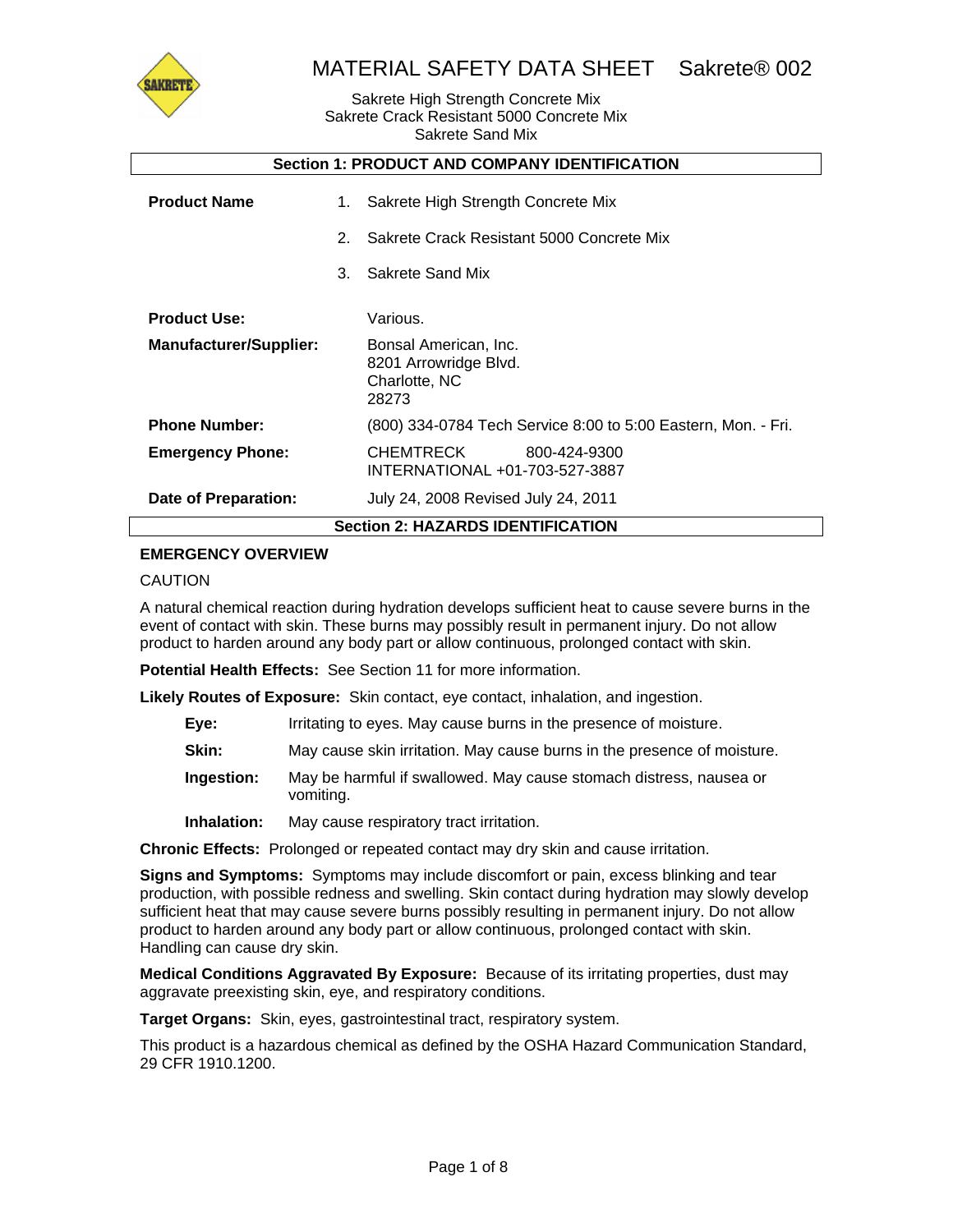

#### Sakrete High Strength Concrete Mix Sakrete Crack Resistant 5000 Concrete Mix Sakrete Sand Mix

This product is a hazardous chemical as defined by NOM-018-STPS-2000.

**Potential Environmental Effects:** No ecological consideration when used according to directions. Normal dilution of this product to drains, sewers, septic systems and treatment plants is not considered environmentally harmful. See Section 12 for more information.

| <b>Section 3: COMPOSITION / INFORMATION ON INGREDIENTS</b> |                  |                     |            |              |
|------------------------------------------------------------|------------------|---------------------|------------|--------------|
| Ingredient                                                 | <b>UN Number</b> | H / F/ R / Special* | CAS#       | <b>Wt.</b> % |
| Silica, crystalline, quartz                                | Not available.   | Not available.      | 14808-60-7 | $60 - 100$   |
| Portland cement                                            | Not available.   | 2/0/0               | 65997-15-1 | $10 - 30$    |
|                                                            | Not available.   | Not available.      | 68131-74-8 |              |
| Pozzolan                                                   | Not available.   | Not available.      | 7631-86-9  | $3 - 7$      |
|                                                            | Not available.   | Not available.      | 65996-69-2 |              |

\* Per NOM-018-STPS-2000

#### **Section 4: FIRST AID MEASURES**

| <b>Eye Contact:</b>  | In case of contact, immediately flush eyes with plenty of water. If easy to do,<br>remove contact lenses, if worn.                                                                               |
|----------------------|--------------------------------------------------------------------------------------------------------------------------------------------------------------------------------------------------|
| <b>Skin Contact:</b> | In case of contact, immediately flush skin with plenty of water. Remove<br>contaminated clothing and shoes. Wash clothing before reuse. Call a physician<br>if irritation develops and persists. |
| المستحلة والمتمارين  | If inhabeled proposed to frank air. If not broadbing a site antificial regulation. If                                                                                                            |

**Inhalation:** If inhaled, remove to fresh air. If not breathing, give artificial respiration. If breathing is difficult, give oxygen.

**Ingestion:** If swallowed, do NOT induce vomiting unless directed to do so by medical personnel. Never give anything by mouth to an unconscious person.

**General Advice:** In case of accident or if you feel unwell, seek medical advice immediately (show the label or MSDS where possible).

**Note to Physicians:** Symptoms may not appear immediately.

#### **Section 5: FIRE FIGHTING MEASURES**

**Flammability:** Not flammable by WHMIS/OSHA criteria.

**Means of Extinguishing:**

**Suitable Extinguishing Media:** Treat for surrounding material.

**Unsuitable Extinguishing Media:** Not available.

**Products of Combustion:** May include, and are not limited to: oxides of carbon.

**Explosion Data:**

**Sensitivity to Mechanical Impact:** Not available.

**Sensitivity to Static Discharge:** Not available.

**Protection of Firefighters:** Keep upwind of fire. Wear full fire fighting turn-out gear (full Bunker gear) and respiratory protection (SCBA).

#### **Section 6: ACCIDENTAL RELEASE MEASURES**

**Personal Precautions:** Use personal protection recommended in Section 8. Isolate the hazard area and deny entry to unnecessary and unprotected personnel.

**Environmental Precautions:** If large quantities enter a waterway, advise local authorities.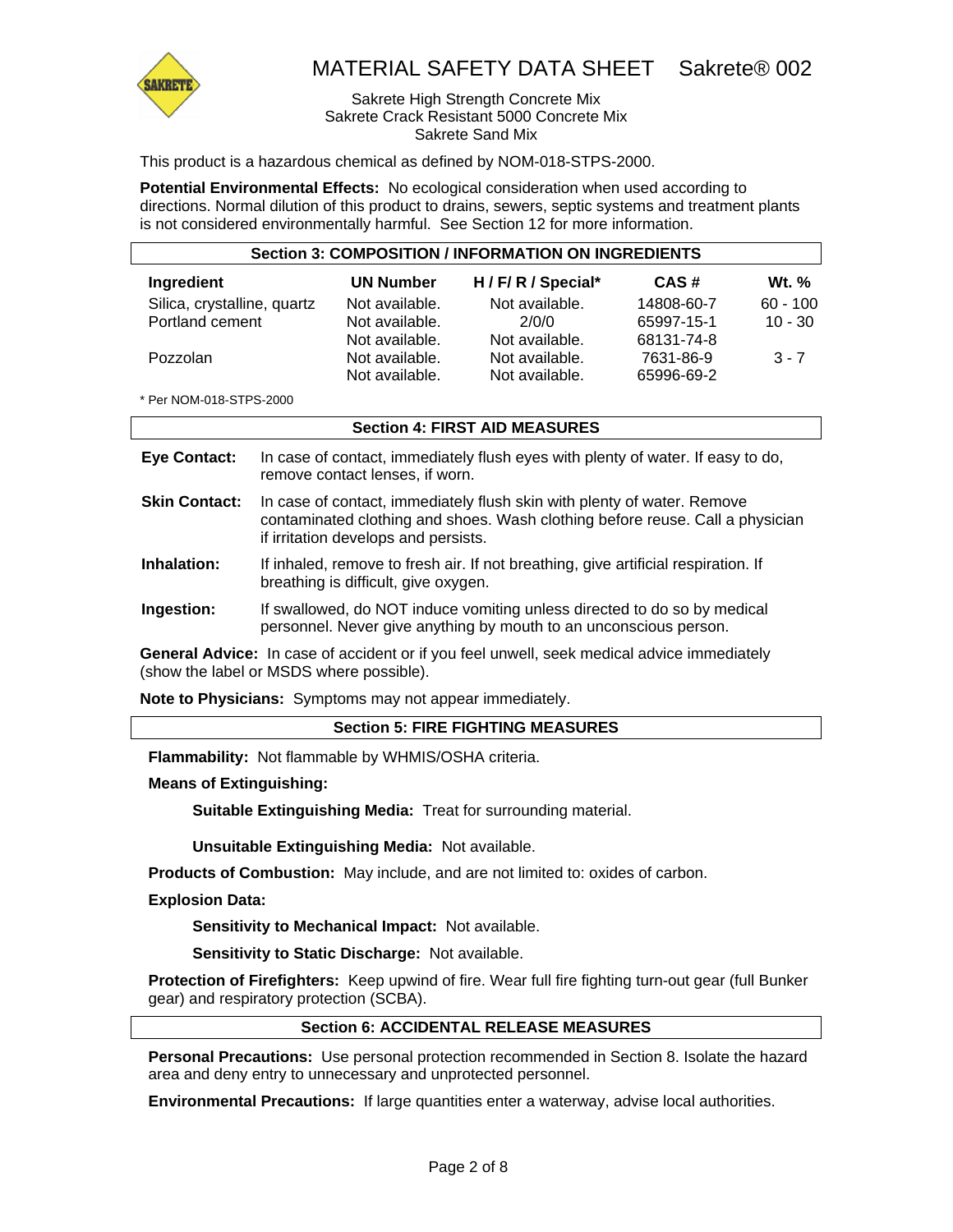

Sakrete High Strength Concrete Mix Sakrete Crack Resistant 5000 Concrete Mix Sakrete Sand Mix

**Methods for Containment:** Contain spill, then place in a suitable container. Minimize dust generation. Do not flush to sewer or allow to enter waterways. Use appropriate Personal Protective Equipment (PPE).

**Methods for Clean-Up:** Vacuum or sweep material and place in a disposal container.

**Other Information:** Not available.

#### **Section 7: HANDLING AND STORAGE**

#### **Handling:**

Avoid contact with skin and eyes. Do not swallow. Good housekeeping is important to prevent accumulation of dust. Avoid generating dust. The use of compressed air for cleaning clothing, equipment, etc, is not recommended. Handle and open container with care. When using do not eat or drink. Wash hands before eating, drinking, or smoking.

#### **Storage:**

Keep out of the reach of children. Store in dust-tight, dry, labeled containers. Keep containers closed when not in use. Avoid any dust buildup by frequent cleaning and suitable construction of the storage area. Do not store in an area equipped with emergency water sprinklers. Use corrosion-resistant structural materials and lighting and ventilation systems in the storage area.

### **Section 8: EXPOSURE CONTROLS / PERSONAL PROTECTION**

#### **Exposure Guidelines**

|                             | <b>Exposure Limits</b>                                                                                                        |                              |
|-----------------------------|-------------------------------------------------------------------------------------------------------------------------------|------------------------------|
| Ingredient                  | <b>OSHA-PEL</b>                                                                                                               | <b>ACGIH-TLV</b>             |
| Silica, crystalline, quartz | $((10 \text{ mg/m}^3)/(\% \text{SiO}_2 + 2) \text{ TWA}$ (resp));<br>$((30 \text{ mg/m}^3)/(96 \text{SiO}_2+2)$ TWA (total)); |                              |
|                             | $((250)/(%SiO2+5)$ mppcf TWA (resp))                                                                                          | $0.025$ mg/m <sup>3</sup>    |
| Portland cement             | 15 mg/m <sup>3</sup> (total); 5 mg/m <sup>3</sup> (resp)                                                                      | 10 mg/m <sup>3</sup> (total) |
|                             | Not available.                                                                                                                | Not available.               |
| Pozzolan                    | 80 mg/m3/%SiO2                                                                                                                | 10 mg/m <sup>3</sup>         |
|                             | Not available.                                                                                                                | Not available.               |

**Engineering Controls:** When using product, provide local and general exhaust ventilation to keep airborne dust concentrations below exposure limits.

#### **Personal Protective Equipment:**

**Eye/Face Protection:** Wear approved eye protection (properly fitted dust- or splashproof chemical safety goggles) and face protection (face shield).

**Hand Protection:** Wear suitable gloves.

**Skin and Body Protection:** Wear suitable protective clothing.

**Respiratory Protection:** A NIOSH approved dust mask or filtering facepiece is recommended in poorly ventilated areas or when permissible exposure limits may be exceeded. Respirators should be selected by and used under the direction of a trained health and safety professional following requirements found in OSHA's respirator standard (29 CFR 1910.134) and ANSI's standard for respiratory protection (Z88.2).

**General Hygiene Considerations:** Handle according to established industrial hygiene and safety practices.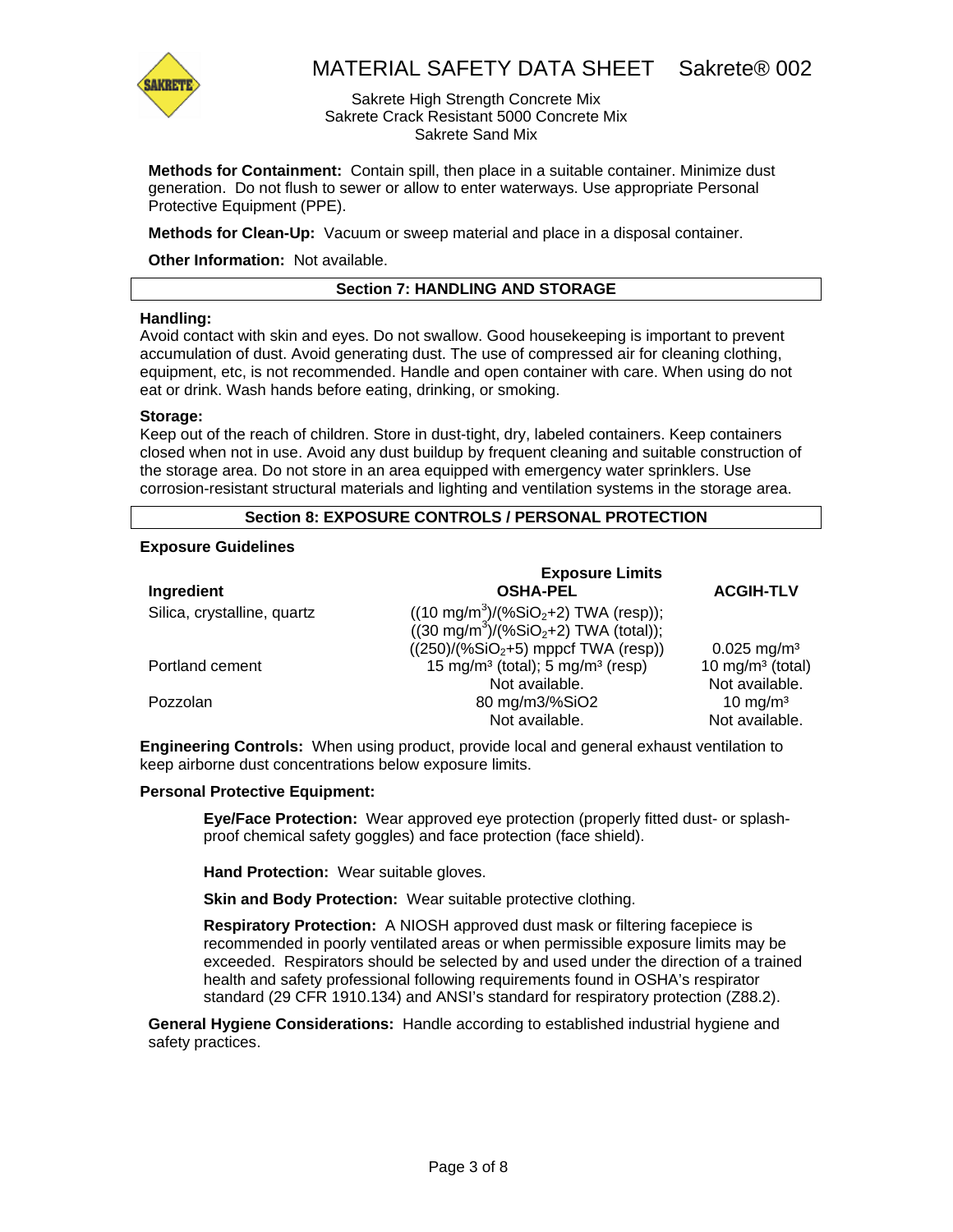

Sakrete High Strength Concrete Mix Sakrete Crack Resistant 5000 Concrete Mix Sakrete Sand Mix

|                                               | <b>Section 9: PHYSICAL AND CHEMICAL PROPERTIES</b> |
|-----------------------------------------------|----------------------------------------------------|
| Appearance:                                   | Powder.                                            |
| Color:                                        | Various.                                           |
| Odour:                                        | Characteristic.                                    |
| <b>Odour Threshold:</b>                       | Not available.                                     |
| <b>Physical State:</b>                        | Solid.                                             |
| pH:                                           | Not available.                                     |
| <b>Viscosity:</b>                             | Not available.                                     |
| <b>Freezing Point:</b>                        | Not available.                                     |
| <b>Boiling Point:</b>                         | Not available.                                     |
| <b>Flash Point:</b>                           | Not available.                                     |
| <b>Evaporation Rate:</b>                      | Not available.                                     |
| <b>Lower Flammability Limit:</b>              | Not available.                                     |
| <b>Upper Flammability Limit:</b>              | Not available.                                     |
| Vapor Pressure:                               | Not available.                                     |
| <b>Vapor Density:</b>                         | Not available.                                     |
| <b>Specific Gravity:</b>                      | Not available.                                     |
| <b>Solubility in Water:</b>                   | Not available.                                     |
| <b>Coefficient of Water/Oil Distribution:</b> | Not available.                                     |
| <b>Auto-ignition Temperature:</b>             | Not available.                                     |
| Percent Volatile, wt. %:                      | Not applicable.                                    |
| VOC content, wt. %:                           | 0%, Not applicable; 0 wt, Not applicable.          |

## **Section 10: STABILITY AND REACTIVITY**

**Stability:** Stable under normal storage conditions. Keep dry in storage.

**Conditions of Reactivity:** Reacts with water (normal condition of use).

**Incompatible Materials:** None known.

**Hazardous Decomposition Products:** May include, and are not limited to: oxides of carbon. **Possibility of Hazardous Reactions:** No dangerous reaction known under conditions of normal use.

| <b>Section 11: TOXICOLOGY INFORMATION</b> |                         |                  |                |
|-------------------------------------------|-------------------------|------------------|----------------|
| <b>EFFECTS OF ACUTE EXPOSURE</b>          |                         |                  |                |
| Ingredient                                | <b>IDLH</b>             | $LD_{50}$ (oral) | $LG_{50}$      |
| Silica, crystalline, quartz               | 25 mg/m $3$             | 500 mg/kg, rat   | Not available. |
| Portland cement                           | 5,000 mg/m <sup>3</sup> | Not available.   | Not available. |
|                                           | Not available           | Not available.   | Not available. |

Pozzolan

3000 mg/ $m<sup>3</sup>$ Not available Not available. Not available.

Not available. Not available.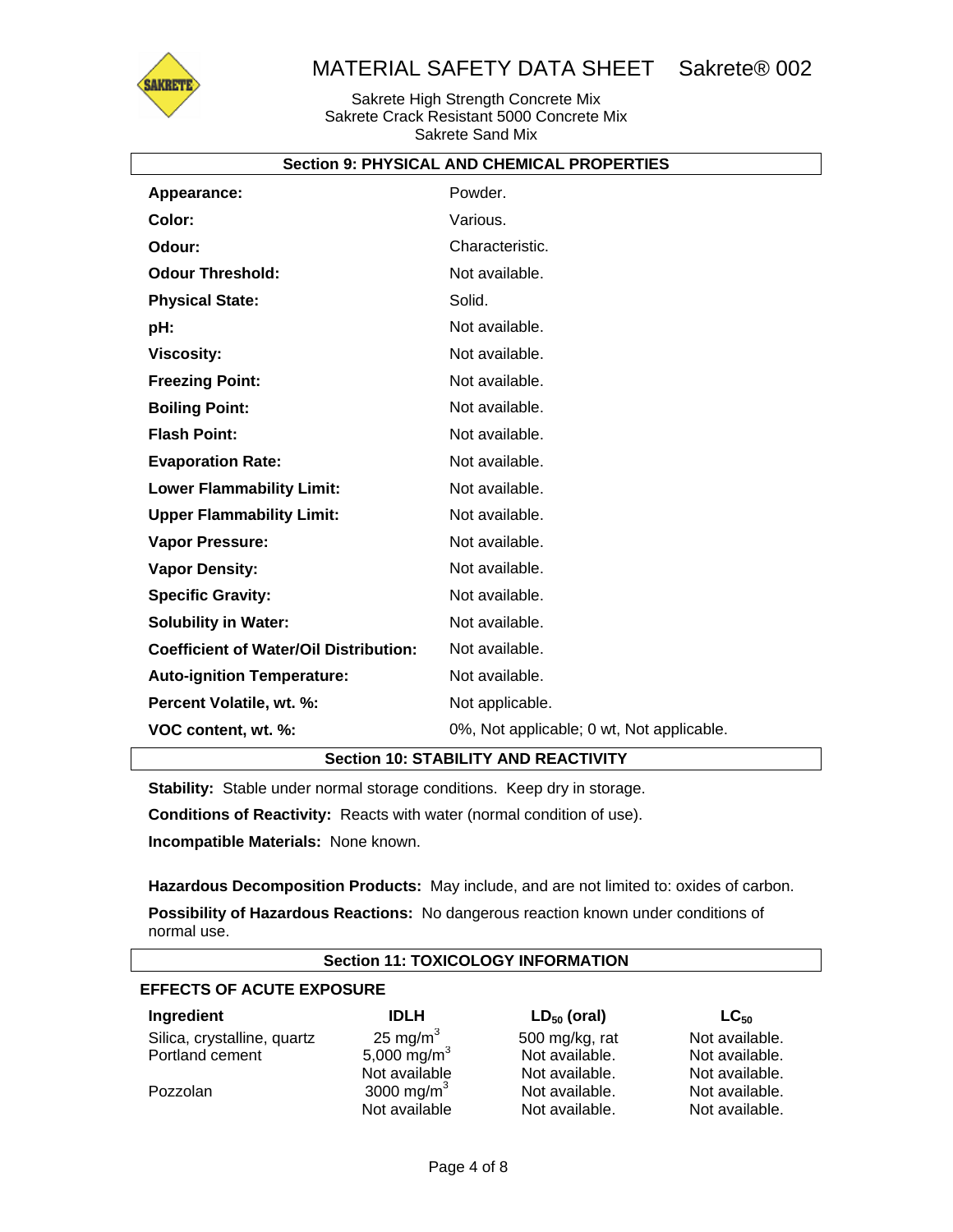

#### Sakrete High Strength Concrete Mix Sakrete Crack Resistant 5000 Concrete Mix Sakrete Sand Mix

- **Eye:** Irritating to eyes. May cause burns in the presence of moisture. Symptoms may include discomfort or pain, excess blinking and tear production, with possible redness and swelling.
- **Skin:** May cause skin irritation. May cause burns in the presence of moisture. Skin contact during hydration may slowly develop sufficient heat that may cause severe burns possibly resulting in permanent injury. Do not allow product to harden around any body part or allow continuous, prolonged contact with skin. Handling can cause dry skin.
- **Ingestion:** May be harmful if swallowed. May cause stomach distress, nausea or vomiting.
- **Inhalation:** May cause respiratory tract irritation.

## **EFFECTS OF CHRONIC EXPOSURE**

**Target Organs:** Lungs.

**Chronic Effects:** Hazardous by WHMIS/OSHA criteria.

Respirable crystalline silica in the form of quartz or cristobalite from occupational sources is listed by the International Agency for Research on Cancer (IARC) and National Toxicology Program (NTP) as a lung carcinogen. Prolonged exposure to respirable crystalline silica has been known to cause silicosis, a lung disease, which may be disabling. While there may be a factor of individual susceptibility to a given exposure to respirable silica dust, the risk of contracting silicosis and the severity of the disease is clearly related to the amount of dust exposure and the length of time (usually years) of exposure.

**Carcinogenicity:** Hazardous by WHMIS/OSHA criteria.

## **Ingredient Chemical Listed as Carcinogen or Potential Carcinogen \***

Silica, crystalline, quartz G-A2, I-1, N-1, CP65 Portland cement Not listed.

Pozzolan

Not listed. I-3, N-1, CP65 Not listed.

\* See Section 15 for more information.

**Mutagenicity:** Not hazardous by WHMIS/OSHA criteria.

**Reproductive Effects:** Not hazardous by WHMIS/OSHA criteria.

#### **Developmental Effects:**

**Teratogenicity:** Not hazardous by WHMIS/OSHA criteria.

**Embryotoxicity:** Not hazardous by WHMIS/OSHA criteria.

**Respiratory Sensitization:** Not hazardous by WHMIS/OSHA criteria.

**Skin Sensitization:** Not hazardous by WHMIS/OSHA criteria.

**Toxicologically Synergistic Materials:** Not available.

#### **Section 12: ECOLOGICAL INFORMATION**

**Ecotoxicity:** No ecological consideration when used according to directions. Normal dilution of this product to drains, sewers, septic systems and treatment plants is not considered environmentally harmful.

**Persistence / Degradability:** Not available.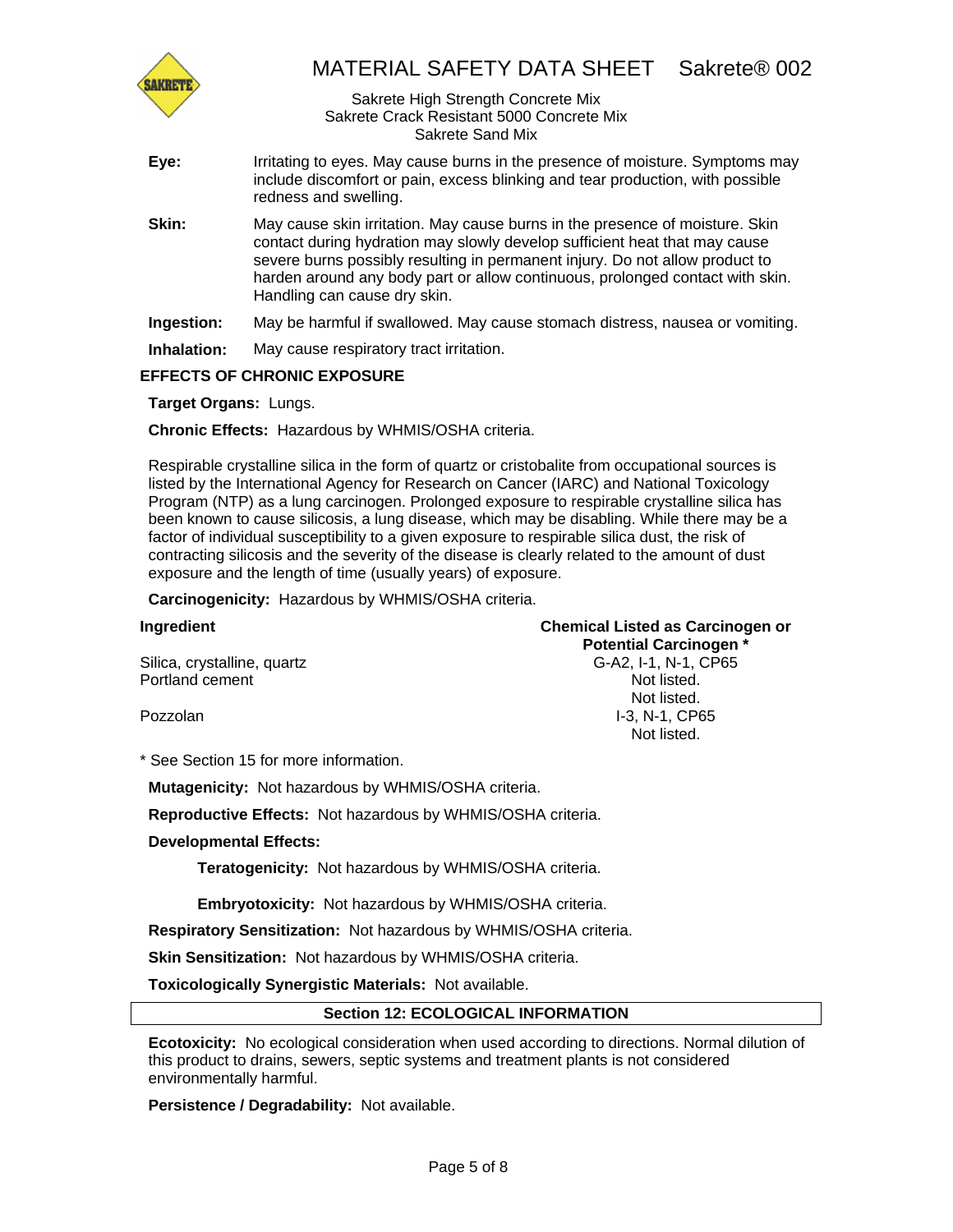

Sakrete High Strength Concrete Mix Sakrete Crack Resistant 5000 Concrete Mix Sakrete Sand Mix

#### **Bioaccumulation / Accumulation:** Not available.

#### **Mobility in Environment:** Not available.

#### **Section 13: DISPOSAL CONSIDERATIONS**

#### **Disposal Instructions:**

This material must be disposed of in accordance with all local, state, provincial, and federal regulations.

## **Section 14: TRANSPORTATION INFORMATION**

## **DOT Classification**

Not regulated

## **TDG Classification**

Not regulated

#### **NOM-004-SCT2-1994 Classification**  Not regulated

#### **Section 15: REGULATORY INFORMATION**

#### **Federal Regulations**

**Canadian:** This product has been classified in accordance with the hazard criteria of the Controlled Products Regulations and the MSDS contains all the information required by the Controlled Products Regulations.

**US:** MSDS prepared pursuant to the Hazard Communication Standard (CFR29 1910.1200).

**Mexico:** MSDS prepared pursuant to NOM-018-STPS-2000.

#### **SARA Title III**

| Ingredient                  | <b>Section 302</b><br>(EHS) TPQ (lbs.) | <b>Section 304</b><br>EHS RQ (lbs.) | <b>CERCLA</b><br>RQ (lbs.) | <b>Section</b><br>313 |
|-----------------------------|----------------------------------------|-------------------------------------|----------------------------|-----------------------|
| Silica, crystalline, quartz | Not listed.                            | Not listed.                         | Not listed.                | Not listed.           |
| Portland cement             | Not listed.                            | Not listed.                         | Not listed.                | Not listed.           |
|                             | Not listed.                            | Not listed.                         | Not listed.                | Not listed.           |
| Pozzolan                    | Not listed.                            | Not listed.                         | Not listed.                | Not listed.           |
|                             | Not listed.                            | Not listed.                         | Not listed.                | Not listed.           |

#### **State Regulations**

#### **California Proposition 65:**

This product contains a chemical known to the State of California to cause cancer (Silica, crystalline, quartz).

#### **Global Inventories**

| Ingredient                  | Canada<br><b>DSL/NDSL</b> | USA<br><b>TSCA</b> |
|-----------------------------|---------------------------|--------------------|
| Silica, crystalline, quartz | <b>DSL</b>                | Yes.               |
| Portland cement             | DSL                       | Yes.               |
|                             | DSL                       | Yes.               |
| Pozzolan                    | <b>DSL</b>                | Yes.               |
|                             | DSL                       | Yes.               |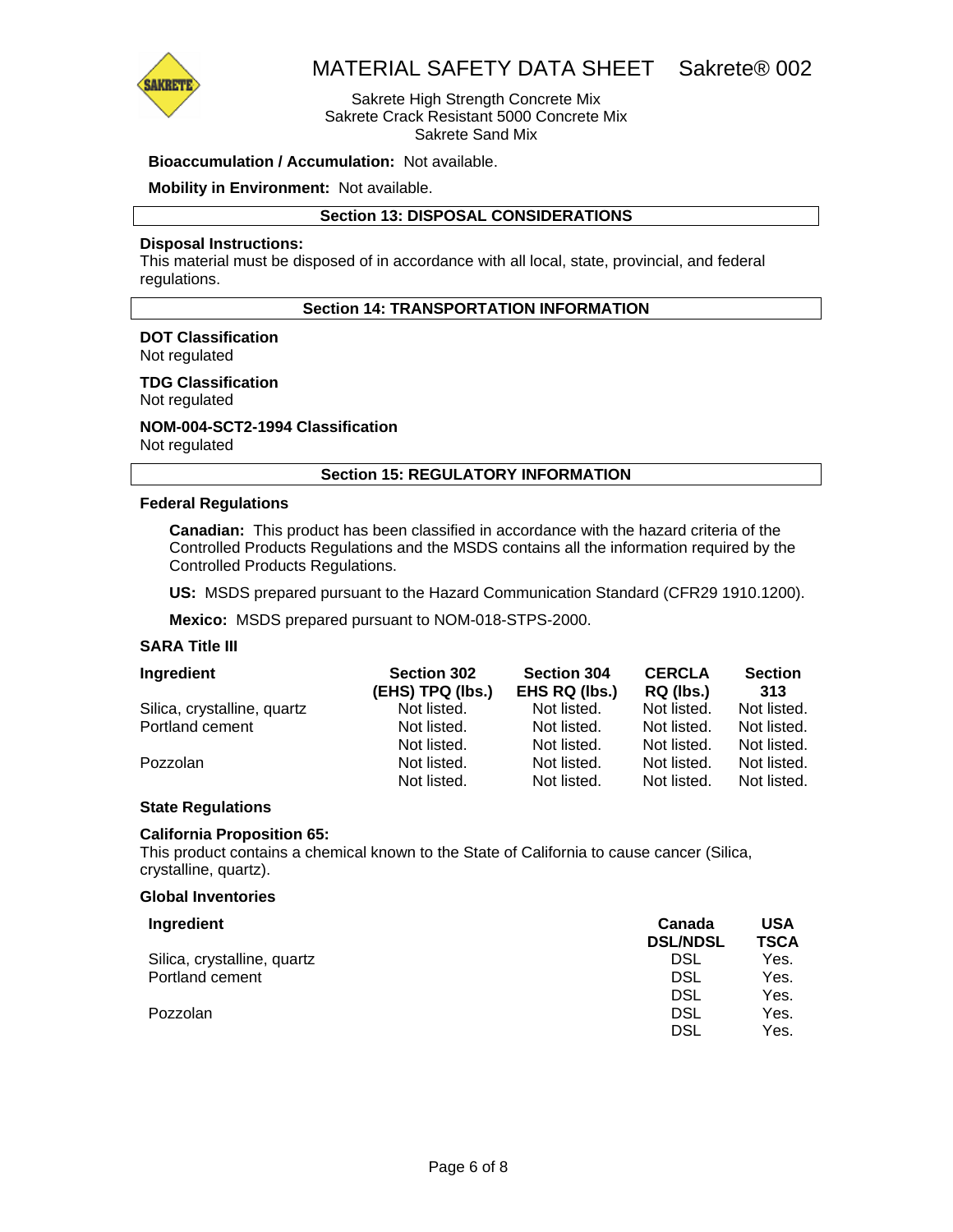

Sakrete High Strength Concrete Mix Sakrete Crack Resistant 5000 Concrete Mix Sakrete Sand Mix

### **HMIS - Hazardous Materials Identification System**

**Health -** 2**\* Flammability -** 0 **Physical Hazard -** 0

## **NFPA - National Fire Protection Association:**

**Health -** 2 **Fire -** 0 **Reactivity -** 0

**Hazard Rating:**  $0 = \text{minimal}$ ,  $1 = \text{slight}$ ,  $2 = \text{moderate}$ ,  $3 = \text{severe}$ ,  $4 = \text{extreme}$ 

#### **WHMIS Classification(s):**

Class D2A - Carcinogenicity Class D2A - Chronic Toxic Effects Class D2B - Skin/Eye Irritant

#### **WHMIS Hazard Symbols:**



**Mexico Classification:** 



**Blue = Health Red = Flammability Yellow = Reactivity White = Special** 

**Hazard Rating:** 0 = minimal, 1 = slight, 2 = moderate, 3 = severe, 4 = extreme

#### **SOURCE AGENCY CARCINOGEN CLASSIFICATIONS:**

**OSHA (O)** Occupational Safety and Health Administration.

- **ACGIH (G)** American Conference of Governmental Industrial Hygienists.
	- A1 Confirmed human carcinogen.
	- A2 Suspected human carcinogen.
	- A3 Animal carcinogen.
	- A4 Not classifiable as a human carcinogen.
	- A5 Not suspected as a human carcinogen.

**IARC (I)** International Agency for Research on Cancer. 1 - The agent (mixture) is carcinogenic to humans.

2A - The agent (mixture) is probably carcinogenic to humans; there is limited evidence of carcinogenicity in humans and sufficient evidence of carcinogenicity in experimental animals.

2B - The agent (mixture) is possibly carcinogenic to humans; there is limited evidence of carcinogenicity in humans in the absence of sufficient evidence of carcinogenicity in experimental animals.

- 3 The agent (mixture, exposure circumstance) is not classifiable as to its carcinogenicity to humans.
- 4 The agent (mixture, exposure circumstance) is probably not carcinogenic to humans.
- **NTP (N)** National Toxicology Program.
	- 1 Known to be carcinogens.
		- 2 Reasonably anticipated to be carcinogens.